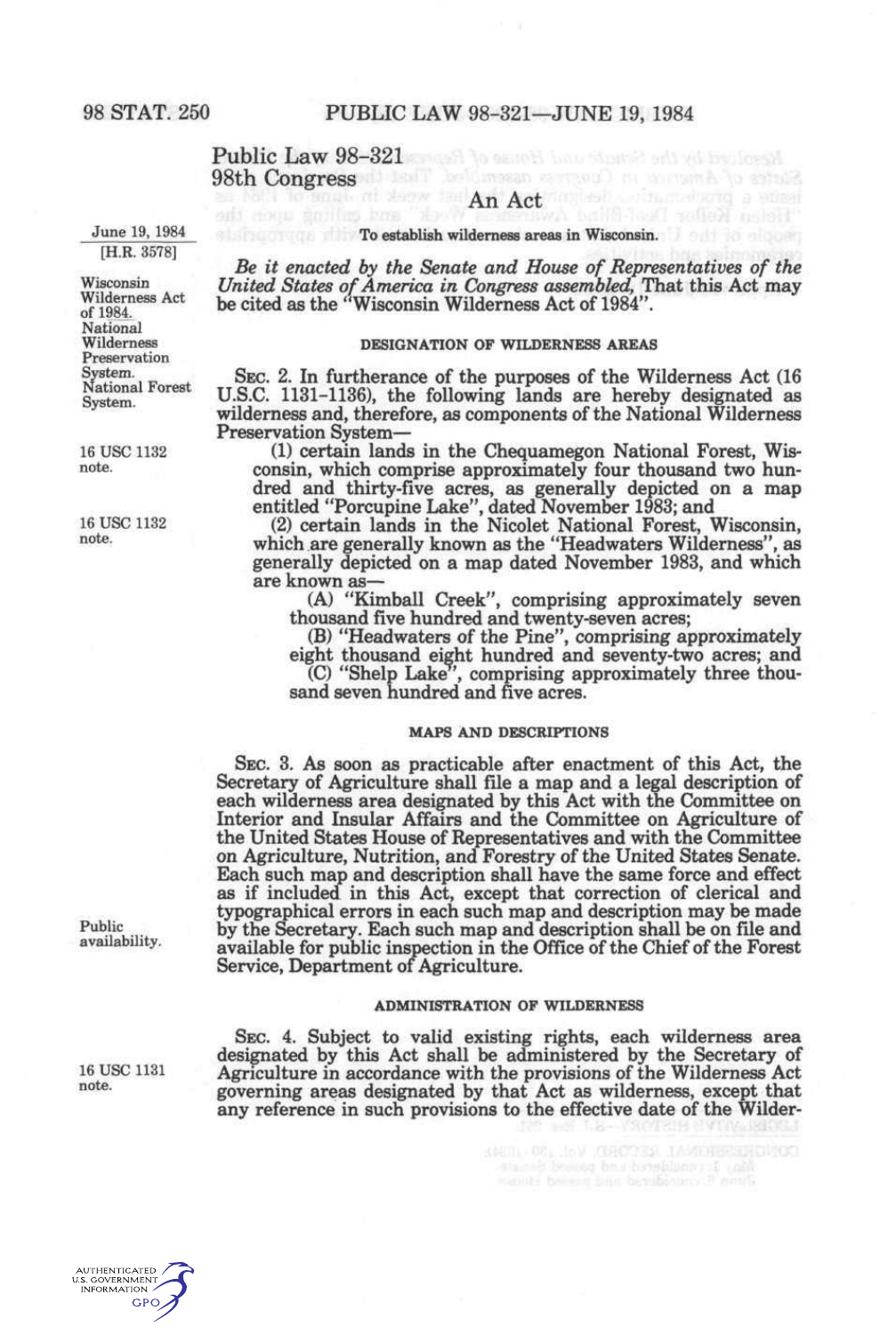ness Act shall be deemed to be a reference to the date of enactment  $16 \text{ USC}$  1131 note. of this Act. *'"'^^* 

#### **EFFECT OF RARE II EFFECT OF RARE II**

SEC. 5. (a) The Congress finds that— Conservation.

(1) the Department of Agriculture has completed the second roadless area review and evaluation program (RARE II); and

(2) the Congress has made its own review and examination of National Forest System roadless areas in the State of Wisconsin and of the environmental impacts associated with alternative allocations of such areas.

(b) On the basis of such review, the Congress hereby determines Congress. and directs that—

(1) without passing on the question of the legal and factual sufficiency of the RARE II final environmental statement (dated January 1979) with respect to National Forest System lands in States other than Wisconsin, such statement shall not be subject to judicial review with respect to National Forest System lands in the State of Wisconsin;

(2) with respect to the National Forest System lands in the State of Wisconsin which were reviewed by the Department of Agriculture in the second roadless area review and evaluation (RARE II) and those lands referred to in subsection (d), that review and evaluation or reference shall be deemed for the purposes of the initial land management plans required for such lands by the Forest and Rangeland Renewable Resources Planning Act of 1974, as amended by the National Forest Management Act of 1976, to be an adequate consideration of the suitability of such lands for inclusion in the National Wilderness Preservation System and the Department of Agriculture shall not be required to review the wilderness option prior to the revisions of the plans, but shall review the wilderness option when the plans are revised, which revisions will ordinarily occur on a ten-year cycle, or at least every fifteen years, unless, prior to such time, the Secretary of Agriculture finds that conditions in a unit have significantly changed;

(3) areas in the State of Wisconsin reviewed in such final environmental statement or referenced in subsection (d) and not designated wilderness upon enactment of this Act shall be managed for multiple use in accordance with land management plans pursuant to section 6 of the Forest and Rangeland Renewable Resources Planning Act of 1974, as amended by the 16 USC 1604. National Forest Management Act of 1976: *Provided,* That such areas need not be managed for the purpose of protecting their suitability for wilderness designation prior to or during revision of the initial land management plans;

(4) in the event that revised land management plans in the State of Wisconsin are implemented pursuant to section 6 of the Forest and Rangeland Renewable Resources Planning Act of 1974, as amended by the National Forest Management Act of 16 USC 1604. 1976, and other applicable law, areas not recommended for wilderness designation need not be managed for the purpose of protecting their suitability for wilderness designation prior to or during revision of such plans, and areas recommended for wilderness designation shall be managed for the purpose of protecting their suitability for wilderness designation as may be

16 USC 1600 note.<br>16 USC 1600 note.